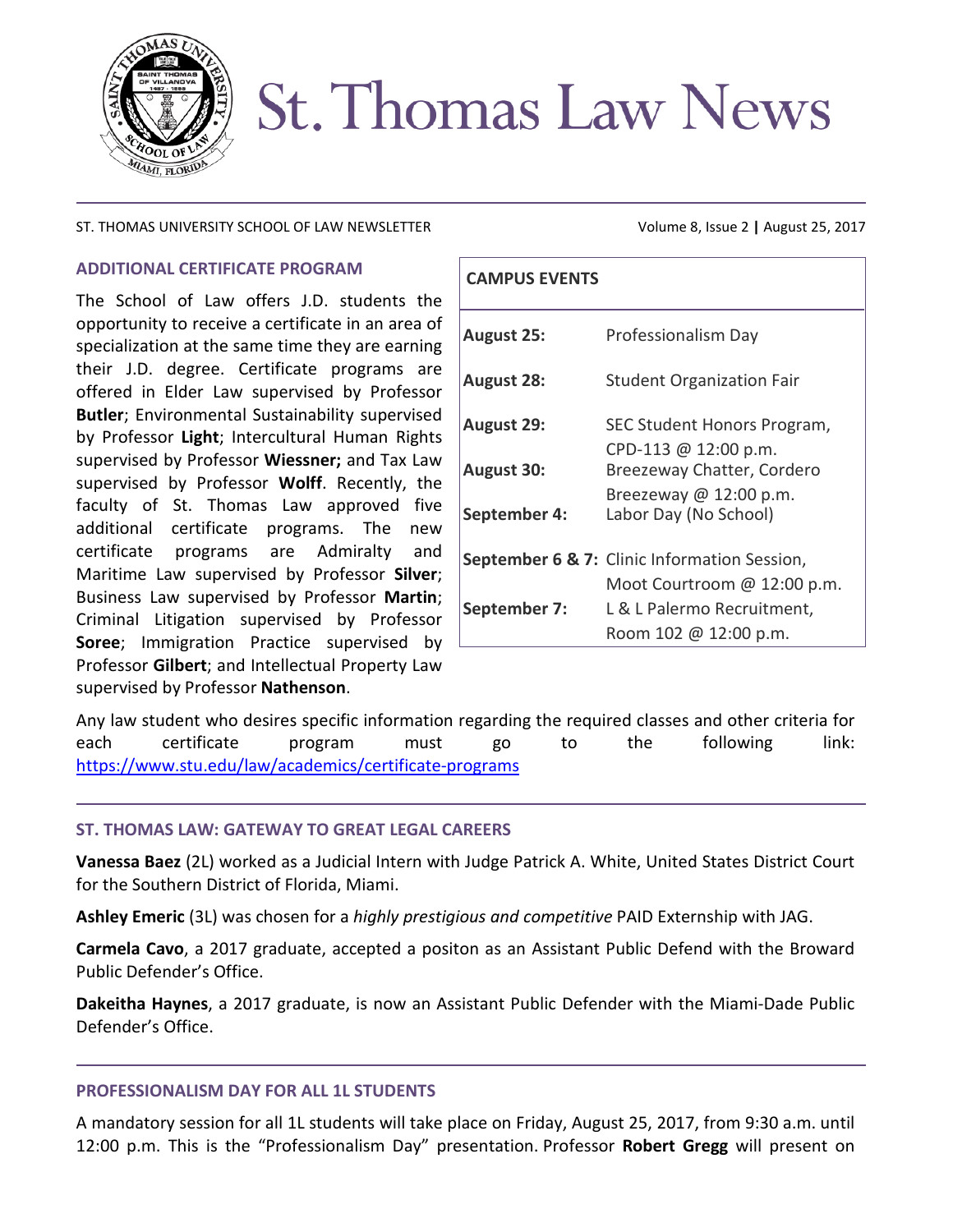Court Structure and Civil Litigation from 9:30 to 10:30 am. Then from 10:30 to noon, the Florida Board of Bar Examiners will present regarding the Bar Admission process. This is very important information regarding how to start the process for Bar admission, and there is an opportunity to ask questions of the Bar representatives. All 1L students are required to attend. A light breakfast will be provided from 8:30 a.m. to 9:30 a.m. Legal Writing classes may meet later that day to avoid a conflict. Your Legal Writing Instructor will notify you.

# **VOLUME 12 OF THE** *INTERCULTURAL HUMAN RIGHTS LAW REVIEW* **PUBLISHED**

Volume 12 of the acclaimed *Intercultural Human Rights Law Review* has just been published and is available in the office of the Intercultural Human Rights Program. It covers groundbreaking articles on the iconic Grandmothers of the *Plaza de Mayo* in Argentina; the adaptation of human rights standards to local norms in the African Ebola crisis; a quantitative assessment of the United Nations' Universal Periodic Review process; an analysis and call for action on classified websites and sex trafficking; and in-depth articles on the Law Review's symposium on Florida's Stand Your Ground laws.

This volume also features two recent graduates, **Maria Lourdes Asención** '17 ("Classified Websites, Sex Trafficking, and the Law: Problem and Proposal") and **Evelyn Reyes** '17 ("Florida's Stand Your Ground Law: How to Get Away with Murder"), whose articles apply New Haven's policy-oriented approach to jurisprudence in model fashion. Congratulations on the excellent contributions by Evelyn and Maria.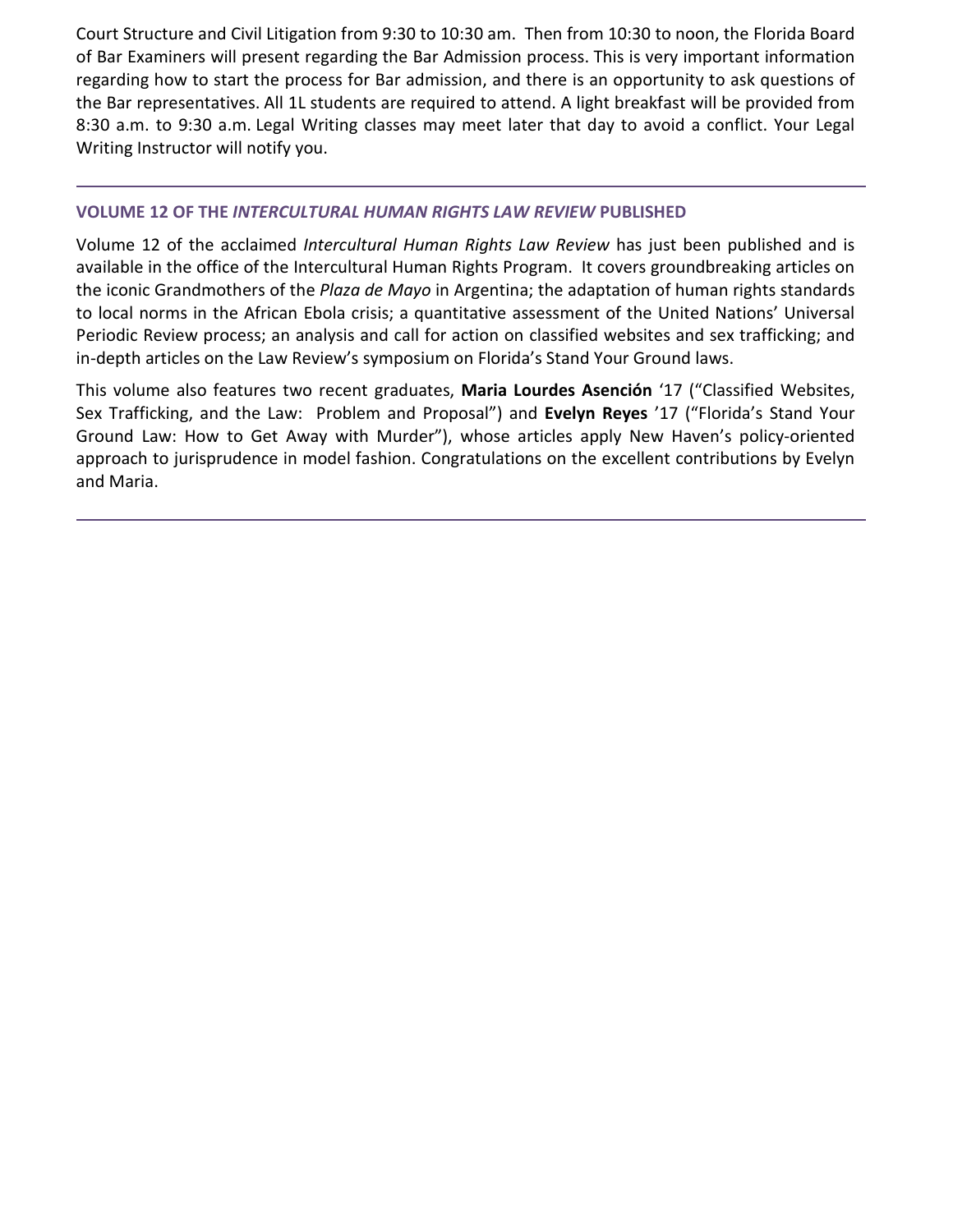### **BROWARD COUNTY HISPANIC BAR ASSOCIATION BOARD INSTALLATION SCHOLARSHIP GALA**

On June 3, 2017, Career Counselor **Laura Varela** attended the Broward County Hispanic Bar Association's Board Installation and Scholarship Gala. **Uxsunn Ramirez** (3L) received a \$1,000 scholarship from the BCHBA, which was generously matched by St. Thomas Law.

Pictured: Laura Varela and Uxsunn Ramirez.

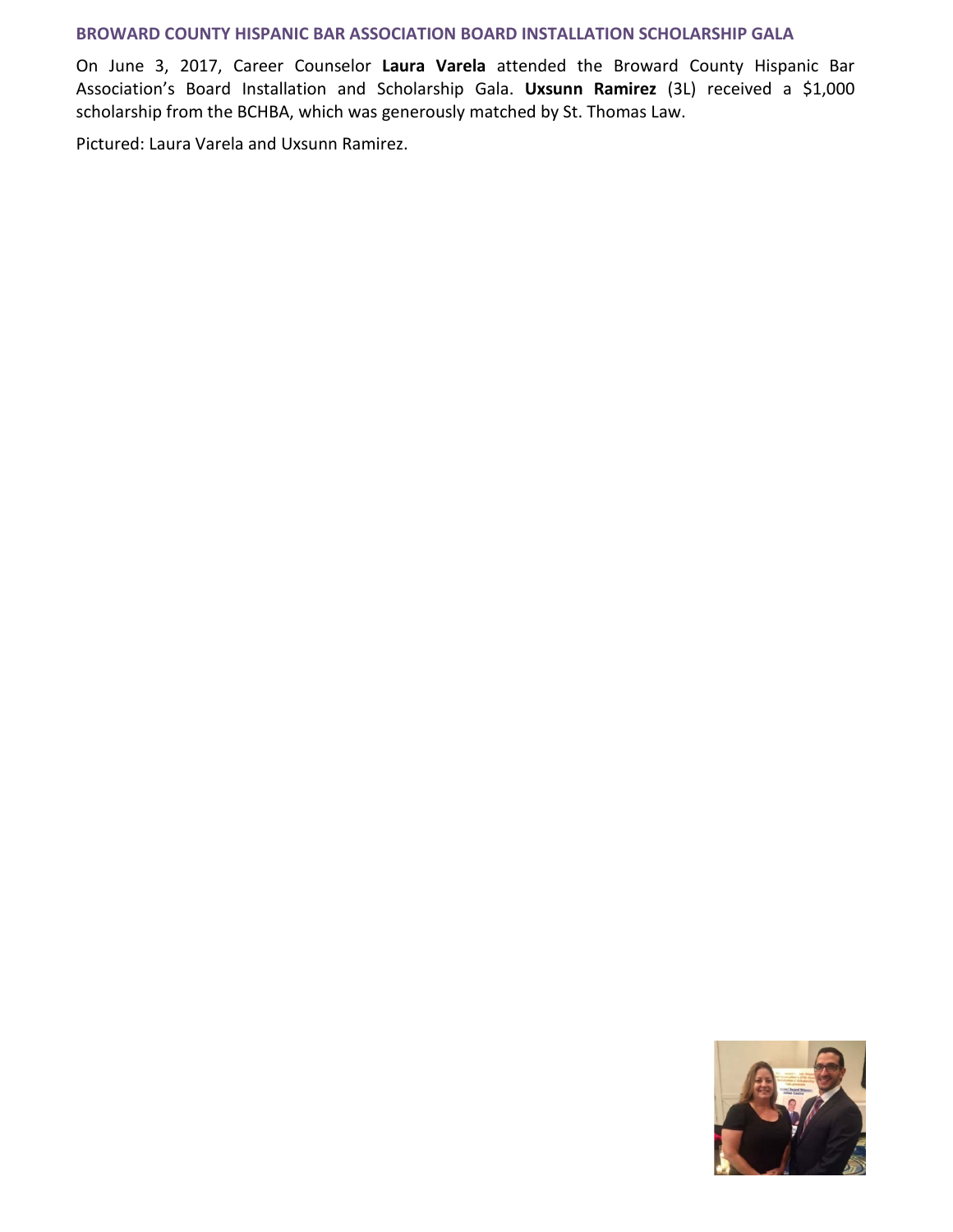## **EQUAL JUSTICE WORK NATIONAL ADVISORY COMMITTEE**

**Diego Sanchez** (2L) was selected as a member of the Equal Justice Works National Advisory Committee (NAC). As a member of the NAC, Diego is required to attend one in-person meeting per year in Washington, D.C. (all expenses paid by EJW), as well as monthly conference calls. Diego will be providing feedback on EJW existing programs and new initiatives, and assisting with outreach to member schools and students throughout the country. His term as a member of the NAC began July 1,



2017, and will end June 30, 2018. Diego was one of many exceptional applicants; however, Diego stood out because of his impressive achievements and commitment to public interest work.

### **AIR FORCE JAG CORPS CSO CONFERENCE**

St. Thomas Law was formally invited to the Career Services Officer Conference hosted by The Air Force JAG Corps at Maxwell AFB in Montgomery, Alabama, from May 23-26, 2017. The Conference's main purposes were to acquaint us with the work of Judge Advocates, brief us on the "nuts and bolts" of recruiting, and answer any questions we had concerning its office and program. We heard from young JAGs and top ranked officers alike, toured a typical base and base legal office, and learned about how The Air Force JAGs are participating in overseas contingency operations. **Lourdes B. Fernandez**, Assistant Dean for Career Development, represented St. Thomas Law and found the Conference to

be extremely enlightening. The highlight of her visit was meeting one of our outstanding alumni(ae) Major **Velma Gay** '01. Additionally, she learned that we have two other alumni(ae) in the Air Force JAG: Captain Claudine DeCorato '11 and Captain Julie Adams '08.

Pictured: Lourdes B. Fernandez and Major Gay.

# **LAW STUDENTS KICK OFF SUMMER OF SERVICE WITH RURAL SUMMER LEGAL CORP!**

The Rural Summer Legal Corps kicked off its program with a joint training in Washington, D.C., hosted by the Equal Justice Works and the Legal Service Corporation. **Melissa Ramos** (2L) served at Legal Services of North Florida, Inc. Melissa joined 29 other public interest law students in addressing pressing legal issues facing rural communities in the areas of housing, domestic violence, public benefits, migrant farmworkers, Native American, and family law.



Melissa advocated for and guided these individuals who are hindered within their communities because of past criminal convictions.

The students traveled to Martinsburg, West Virginia, to gain firsthand experience and training on the unique challenges and benefits of working with legal clients in a rural setting.

#### **ALUMNI NEWS**

**Samuel Rony**, a 2017 graduate, was accepted into the very competitive LL.M. in Taxation program at Georgetown University.

**Lydia Worden**, a 2013 graduate, is lead Associate attorney at Beaulieu-Fawcett Law, in its Appellate Division. Lydia recently secured a favorable result with the Fourth District Court of Appeal this year that not only was a win for the client but also made an important and positive statutory clarification in